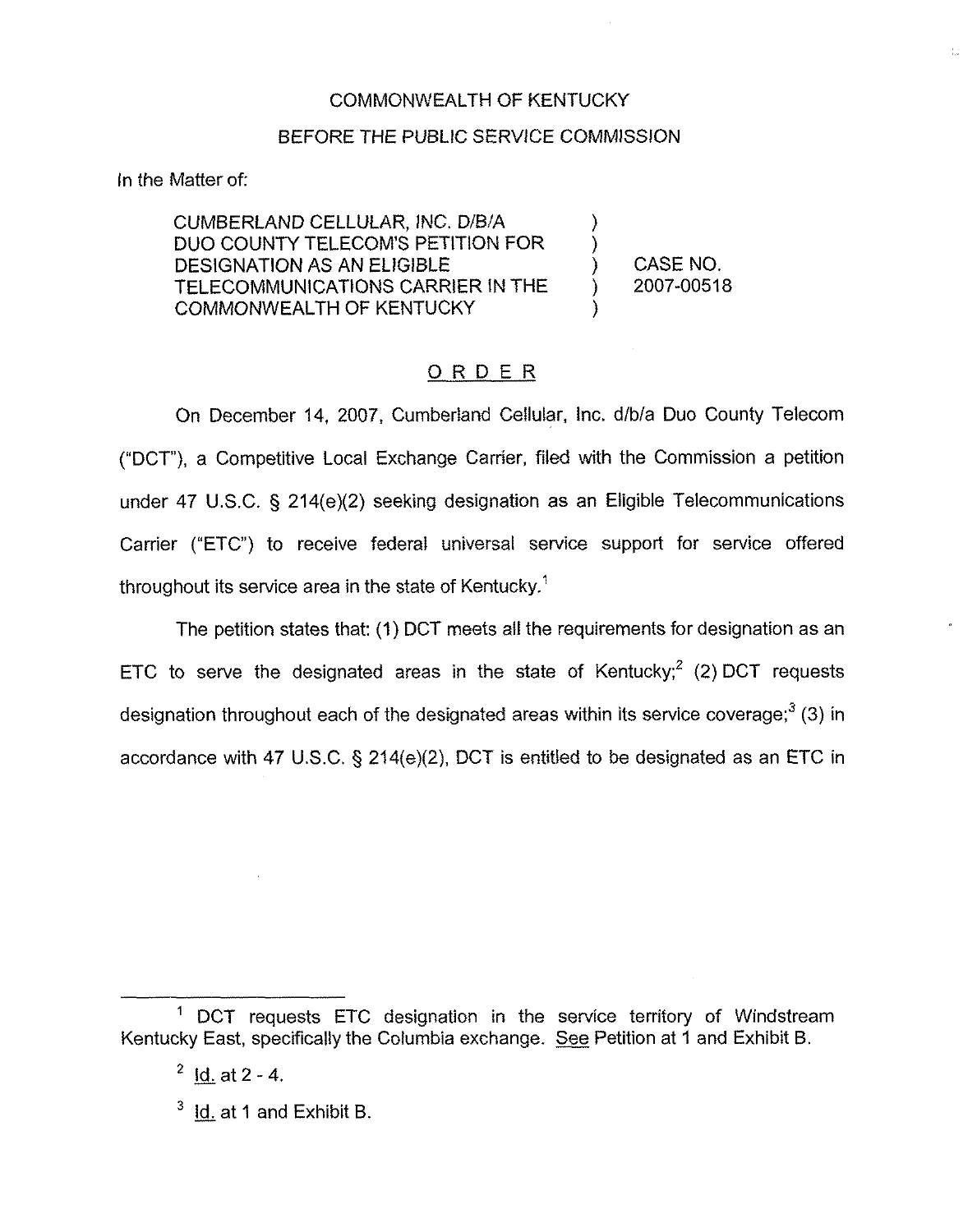non-rural wirecenters;<sup>4</sup> and (4) designation of DCT as an ETC for the designated areas served in Kentucky will serve the public interest.<sup>5</sup>

The Commission seeks comment on DCT's petition from affected parties and the general public. The Commission will also set a procedural schedule for this matter.

iT lS THEREFORE ORDERED that:

1. The procedural schedule set forth in Appendix A, which is attached hereto and incorporated herein, shall be followed.

2. a. Responses to requests for information shall be appropriately bound, tabbed and indexed and shall include the name of the witness responsible for responding to the questions related to the information provided, with copies to all parties of record and 7 copies to the Commission.

b, Each response shall be answered under oath or, for representatives of a public or private corporation or a partnership or an association or a governmental agency, be accompanied by a signed certification of the preparer or person supervising the preparation of the response on behalf of the entity that the response is true and accurate to the best of that person's knowledge, information, and belief formed after a reasonable inquiry.

c. Any party shall make timely amendment to any prior responses if it obtains information which indicates that the response was incorrect when made or, through correct when made, is now incorrect in any material respect.

 $4$  <u>Id.</u> at 2.

益

 $<sup>5</sup>$  Id. at 3 - 4.</sup>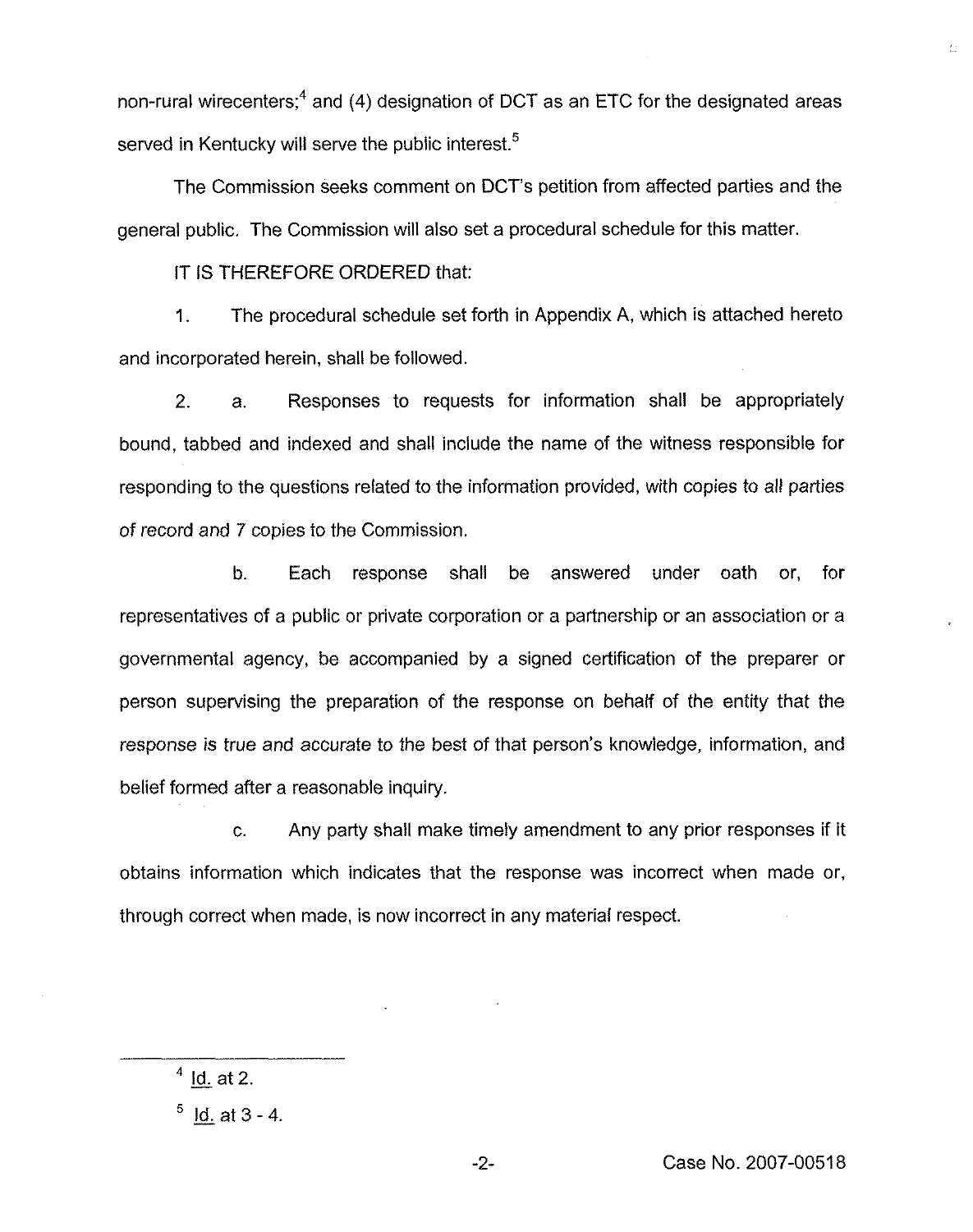d. For any request to which a party fails or refuses to furnish all or part of the requested information, that party shall provide a written explanation of the specific grounds for its failure to completely and precisely respond.

3. Any party filing testimony shall file an original and 10 copies.

4. At any public hearing in this matter, neither opening statements nor summarizations of direct testimonies shall be permitted.

5. Nothing contained herein shall prevent the Commission from entering further Orders in this matter.

Done at Frankfort, Kentucky, this <sup>1</sup> 4th day of January, 2OOS.

By the Commission

ATTEST:

Deputy Executive Director

 $\sim$ 

Đ.

Case No. 2007-00518